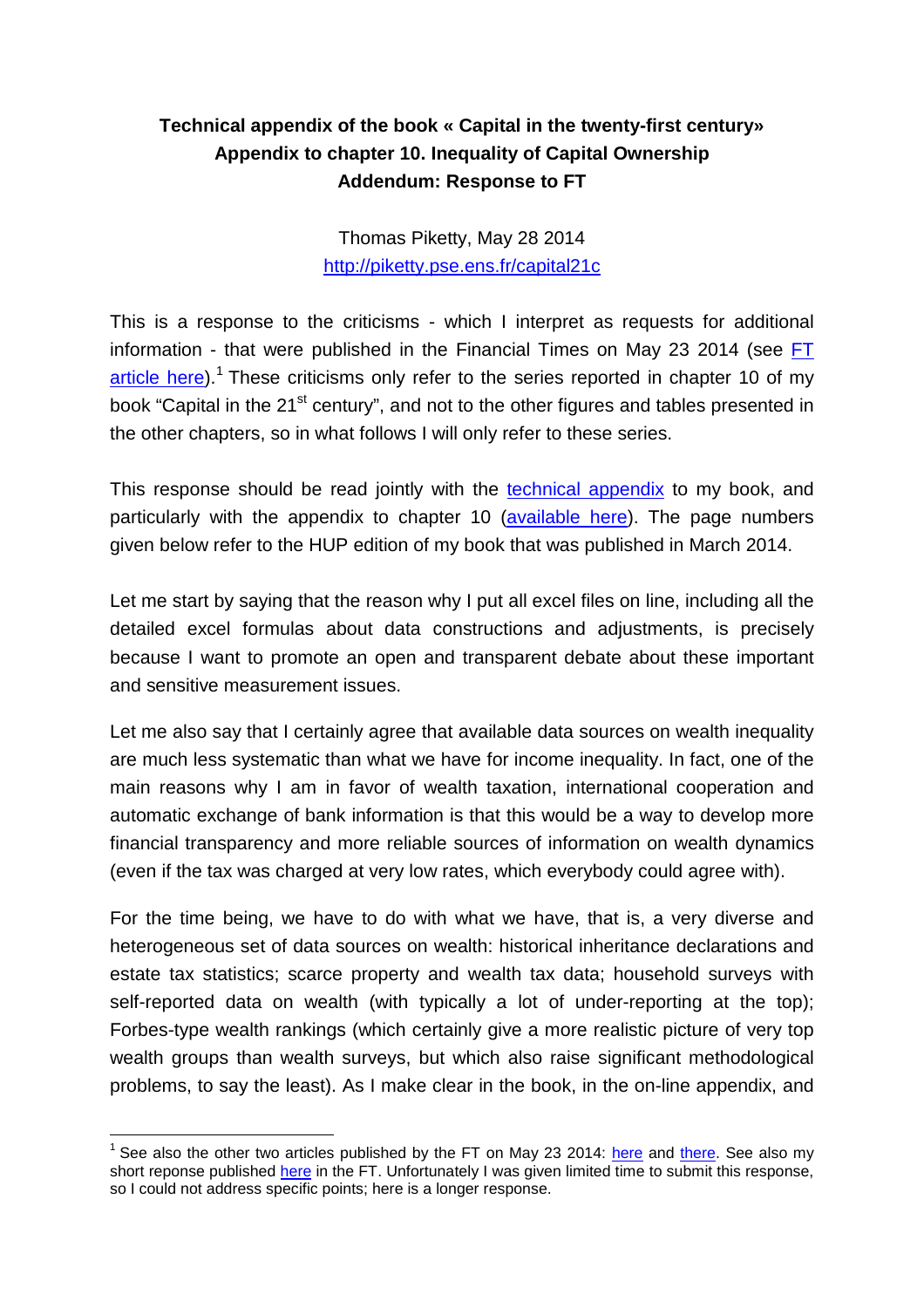in the many technical papers on which this book relies, I have no doubt that my historical data series can be improved and will be improved in the future (this is why I put everything on line). In fact, the "World Top Incomes Database" [\(WTID\)](http://topincomes.parisschoolofeconomics.eu/) is set to become a "World Wealth and Income Database" in the coming years, and together with my colleagues we will put on-line updated estimates covering more countries. But I would be very surprised if any of the substantive conclusions about the long run evolution of wealth distributions was much affected by these improvements.

I welcome all criticisms and I am very happy that this book contributes to stimulate a global debate about these important issues. My problem with the FT criticisms is twofold. First, I did not find the FT criticism particularly constructive. The FT suggests that I made mistakes and errors in my computations, which is simply wrong, as I show below. The corrections proposed by the FT to my series (and with which I disagree) are for the most part relatively minor, and do not affect the long run evolutions and my overall analysis, contrarily to what the FT suggests. Next, the FT corrections that are somewhat more important are based upon methodological choices that are quite debatable (to say the least). In particular, the FT simply chooses to ignore the [Saez-Zucman 2014](http://gabriel-zucman.eu/files/SaezZucman2014Slides.pdf) study, which indicates a higher rise in top wealth shares in the United States during recent decades than what I report in my book (if anything, my book underestimates the rise in wealth inequality). Regarding Britain, the FT seems to put a lot of trust in self-reported wealth survey data that notoriously underestimates wealth inequality.

I will start by giving an overview of the series on wealth inequality that I present in chapter 10 of my book. I will then respond to the specific points raised by the FT.

# **Overview of the series on wealth inequality reported in chapter 10**

The long run series on wealth inequality provided in chapter 10 of my book deal with only four countries: France, Britain, Sweden, and the United States.

[Figure 10.1. Wealth inequality in France, 1810-2010](http://piketty.pse.ens.fr/files/capital21c/en/pdf/F10.1.pdf) (**p.340**) [Figure 10.2. Wealth inequality in versus France 1810-2010](http://piketty.pse.ens.fr/files/capital21c/en/pdf/F10.2.pdf) (**p.341**) [Figure 10.3. Wealth inequality in Britain, 1810-2010](http://piketty.pse.ens.fr/files/capital21c/en/pdf/F10.3.pdf) (**p.344**) [Figure 10.4. Wealth inequality in Sweden, 1810-2010](http://piketty.pse.ens.fr/files/capital21c/en/pdf/F10.4.pdf) (**p.345**) [Figure 10.5. Wealth inequality in the United States, 1810-2010](http://piketty.pse.ens.fr/files/capital21c/en/pdf/F10.5.pdf) (**p.348**) [Figure 10.6. Wealth inequality in Europe versus the US, 1810-2010](http://piketty.pse.ens.fr/files/capital21c/en/pdf/F10.6.pdf) (**p.349**)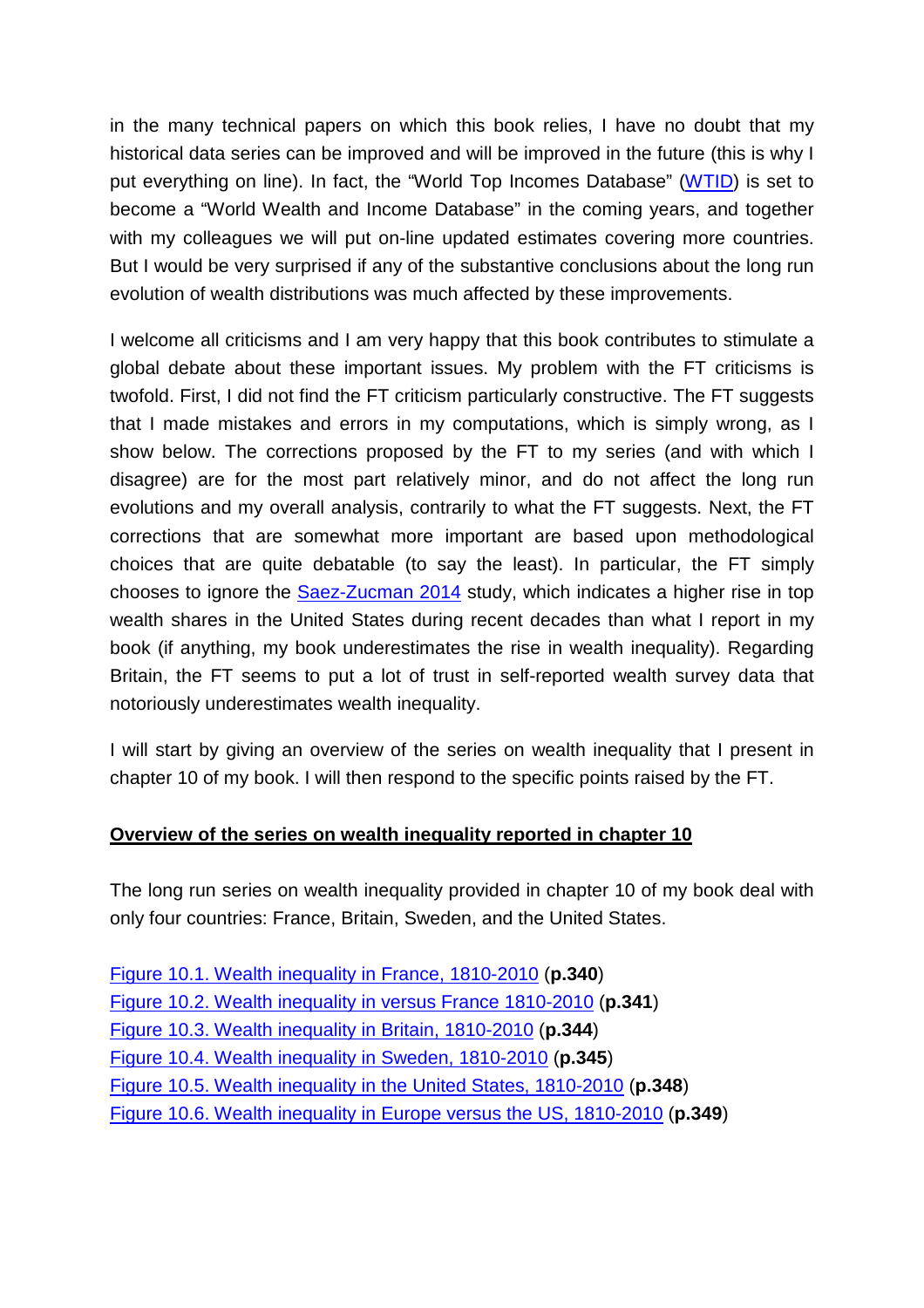The series used to construct figures 10.1-10.6, replicated in the book on p.340-348 are available in table S10.1, as well as in the corresponding [excel file.](http://piketty.pse.ens.fr/files/capital21c/en/xls/Chapter10TablesFigures.xlsx)

These wealth inequality series deal with much fewer countries and are substantially more exploratory than the empirical material provided in other parts of the book: income and population growth in chapters 1-2; wealth-income ratios in chapters 3-6; income inequality series in chapters 7-9. This follows from the fact that available data sources on wealth inequality are much less systematic than data sources on growth, wealth-income ratios and income inequality. In particular, we do have yearly income declarations statistics for dozens of countries, but we do not have yearly wealth declarations statistics for most countries. So we have to do with the diverse set of sources that I described above.

I believe that the data we have on wealth inequality is sufficient to reach a number of conclusions. Namely, wealth inequality was extremely high and rising in European countries during the 19<sup>th</sup> century and up until World War 1 (with a top 10% wealth share around 90% of total wealth in 1910), then declined until the 1960s-1970s (down to about 50-60% for the top 10% wealth share); and finally increased moderately since the 1980s-1990s. In the United States, wealth inequality was less extreme than in Europe until World War 1, but it was less strongly affected by the  $20<sup>th</sup>$ century shocks, and in recent decades it rose more strongly than in Europe. Both in Europe and in the United States, wealth inequality is less extreme than what it was in Europe on the eve on World War 1.

I believe that the data that we have is sufficient to reach these conclusions, but that it is insufficient to go much beyond that. In particular, our ability to measure the most recent trends in wealth inequality is limited, partly due to the huge rise in cross border financial assets and offshore wealth. According to Forbes-type wealth rankings, the very top of the world wealth distribution has been rising about three times faster than average wealth at the global level over the 1987-2013 period (see chapter 12 of my book, in particular [Table 12.1. The growth rate of top global wealth, 1987-2013](http://piketty.pse.ens.fr/files/capital21c/en/pdf/T12.1.pdf) ). This seems to be clear evidence than wealth inequality is rising, partly because the rate of return to very large portfolios is higher than the growth rate. This interpretation is consistent with what I find with the returns to large university endowments (see [Table](http://piketty.pse.ens.fr/files/capital21c/en/pdf/T12.2.pdf)  [12.2. The return on the capital endowments of US universities, 1980-2010\)](http://piketty.pse.ens.fr/files/capital21c/en/pdf/T12.2.pdf). But we do not really know whether this holds only at the very very top or for bigger groups (say, above 10 millions \$ and not only above 1 billion \$). Let me make very clear that I do not believe that r>g is the only force that determines the dynamics of wealth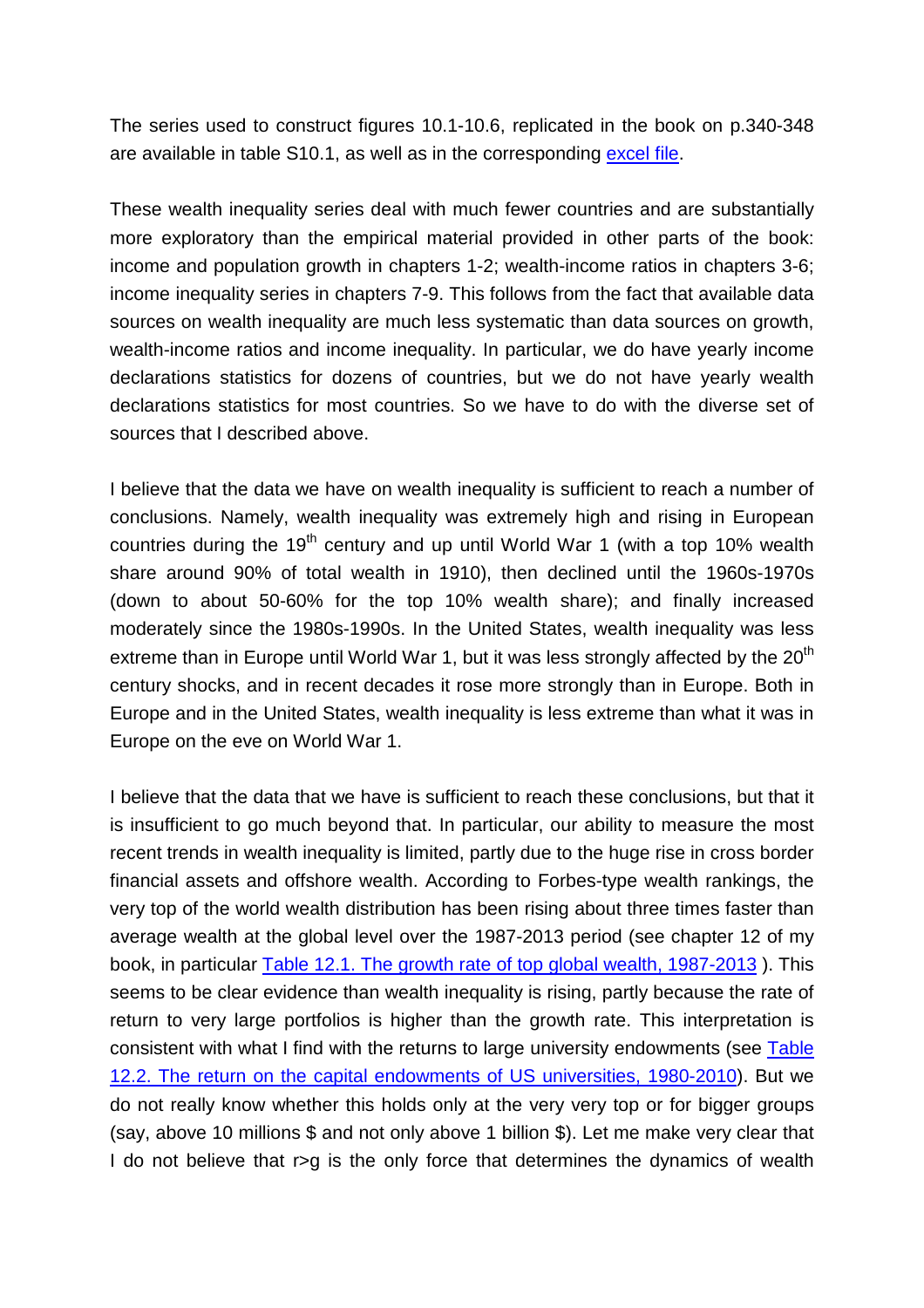inequality. There are many other important forces that could in principle drive wealth inequality in other directions. The main message coming from my book is not that there should always be a deterministic trend toward ever rising inequality (I do not believe in this); the main message is that we need more democratic transparency about wealth dynamics, so that we are able to adjust our institutions and policies to whatever we observe.

I now consider each of the four countries one by one and respond to the specific points raised by the FT. I start with Sweden (the first country for which the FT expresses concerns), and then move to France, the United States, and finally to Britain (arguably the country with the biggest data problems) and to the European average.

### **Sweden** (see [figure 10.4 here](http://piketty.pse.ens.fr/files/capital21c/en/pdf/F10.4.pdf)**)**

The FT does not point out any significant disagreement regarding Sweden. Their corrected figure looks virtually identical to mine [\(see their figure on Sweden here\)](http://piketty.pse.ens.fr/files/capital21c/en/media/FT23052014c.pdf).

The FT argues however that my choice of years from raw data sources is not entirely clear. For instance, they point out that raw data for year "1908" for year "1910", year "1935" for year "1930", and so on. These issues are already explained in the book and in the technical appendix, but they probably need to be clarified. Generally speaking, when I present series on wealth-income ratios and wealth inequality (and also for some figures on income inequality), I usually choose to present decennial averages rather than yearly series. This is because wealth series often display a lot of short-run volatility (in particular due to sharp movements in asset prices). So in order to focus the attention on long-run evolutions, it is better to abstract from these short-run movements and show decennial averages. See for instance the wealthincome series presented in chapter 5: contrast [figure 5.1](http://piketty.pse.ens.fr/files/capital21c/en/pdf/F5.1.pdf) and [figure 5.5.](http://piketty.pse.ens.fr/files/capital21c/en/pdf/F5.5.pdf) When full yearly series are available, the way decennial averages are computed in the book is the following: "1900" usually refers to the average "1900-1909", and so on. This is further explained in the technical paper "Capital is back..." (Piketty-Zucman QJE 2014) available [here.](http://piketty.pse.ens.fr/capitalisback)

In the case of the wealth inequality series reported in chapter 10, the raw series are usually not available on annual basis, so I compute decennial averages on the basis of the closest years available. This is clearly explained in the chapter 10 [excel file](http://piketty.pse.ens.fr/files/capital21c/en/xls/Chapter10TablesFigures.xlsx) (see sheet "TS10.1"). For instance, "1870" is computed as the average for years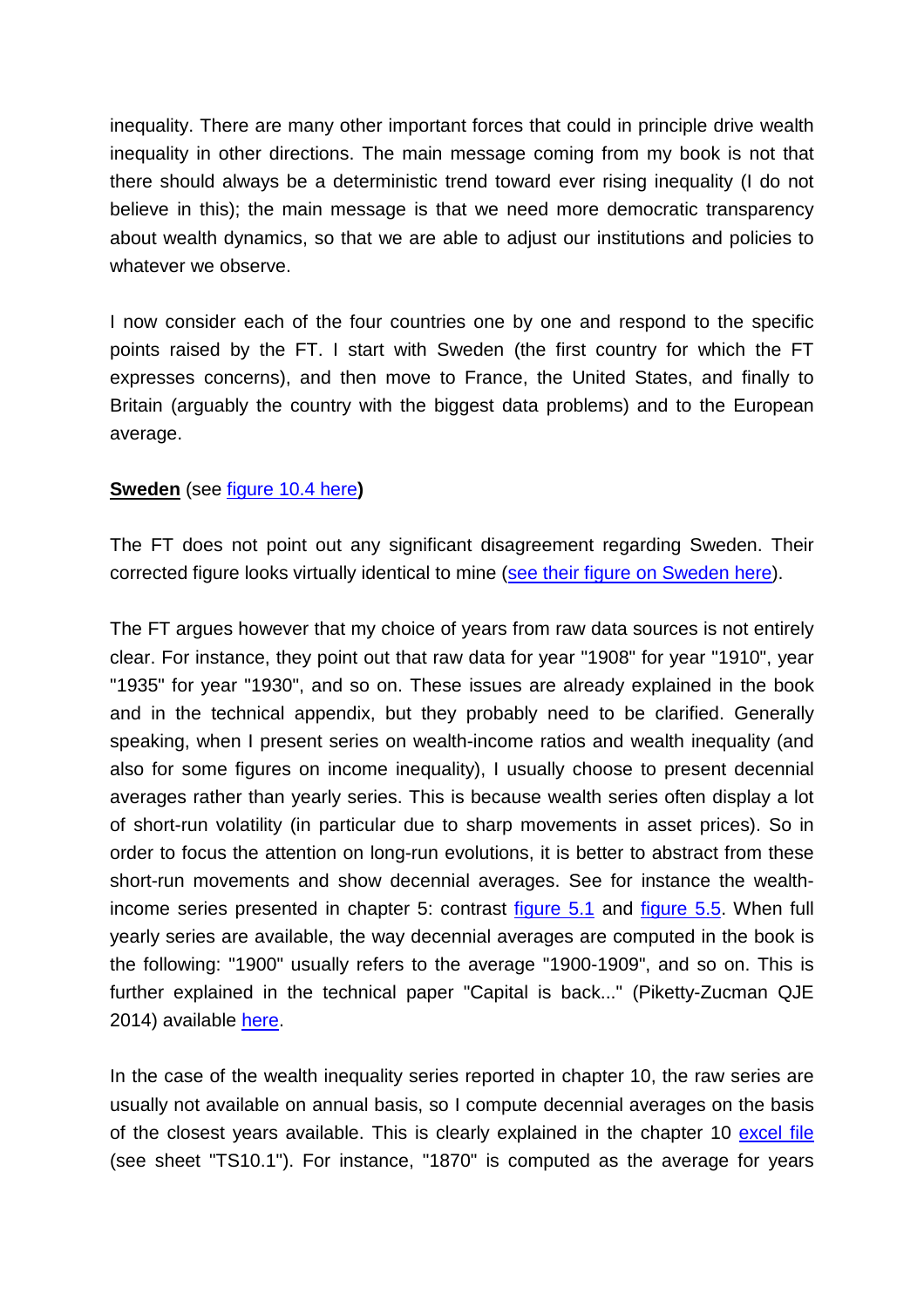"1873-1877", "1910" as the average "1907-1908", and so on. These choices can be discussed and improved, but they are reasonably transparent (they are explicitly mentioned in the excel table, which apparently the FT did not notice), and as one can check they have negligible impact on long run evolutions.

The FT also suggests that I made a transcription error by using the estimate for 1908 for the top 1% wealth share (namely, 53.8% of total wealth) for year 1920 (instead of the correct raw estimate for that year, namely 51.5% of total wealth). In fact, this adjustment was intended to correct for the fact that there is a break in a data sources in 1908: pre-1908 series use estate tax data, while post-1908 use wealth tax data, resulting into somewhat lower top wealth (as exemplified by year 1908, for which both data sources co-exist; see [Waldenstrom 2009,](http://piketty.pse.ens.fr/files/Waldenstrom2009.pdf) Table 3.A1, p.120-121). This is standard practice, but I agree that this adjustment should have been made more explicit in the technical appendix and excel file.<sup>[2](#page-4-0)</sup> In any case, whatever adjustment one chooses to make to deal with this break in series is again going to have a negligible impact on long-run patterns.

**France** (see [figure 10.1](http://piketty.pse.ens.fr/files/capital21c/en/pdf/F10.1.pdf) and [figure 10.2](http://piketty.pse.ens.fr/files/capital21c/en/pdf/F10.2.pdf) here)

The FT does not point out any significant disagreement regarding France. Their corrected figure looks virtually identical to mine [\(see their figure on France here\)](http://piketty.pse.ens.fr/files/capital21c/en/media/FT23052014c.pdf).

The FT argues however that no explanation is given for some of the data construction. Namely, the FT claims the following: "The original source reports data relative to the distribution of wealth among the dead. In order to obtain the distribution of wealth across the living, Prof Piketty augments the share of the top 10 per cent of the dead by 1 per cent and the wealth share of the top 1 per cent by 5 per cent. An adjustment of this sort is standard practice in this type of calculations to correct for the fact that those who die are not representative of the living population. Prof. Piketty does not explain why the adjustment is usually constant. But in one year, 1910, it is not constant and the adjustment scale rises to 2 per cent and 8 per cent respectively. There is no explanation."

This is a surprising statement, because all necessary explanations are actually given in the technical research paper on which these series are based (see [Piketty-Postel-](http://piketty.pse.ens.fr/fichiers/public/PikettyPostel2006.pdf)

<span id="page-4-0"></span> $2$  Also note that the raw series display a decline in top 1% wealth share between 1908 and 1920, but a sharp rise in the share of the next 9% (resulting into a significant increase in the top 10% share). This does not look entirely plausible and might also be due to a break in raw data sources (unless this is due to sharp short-run variations in the relative price of assets held by these different wealth groups).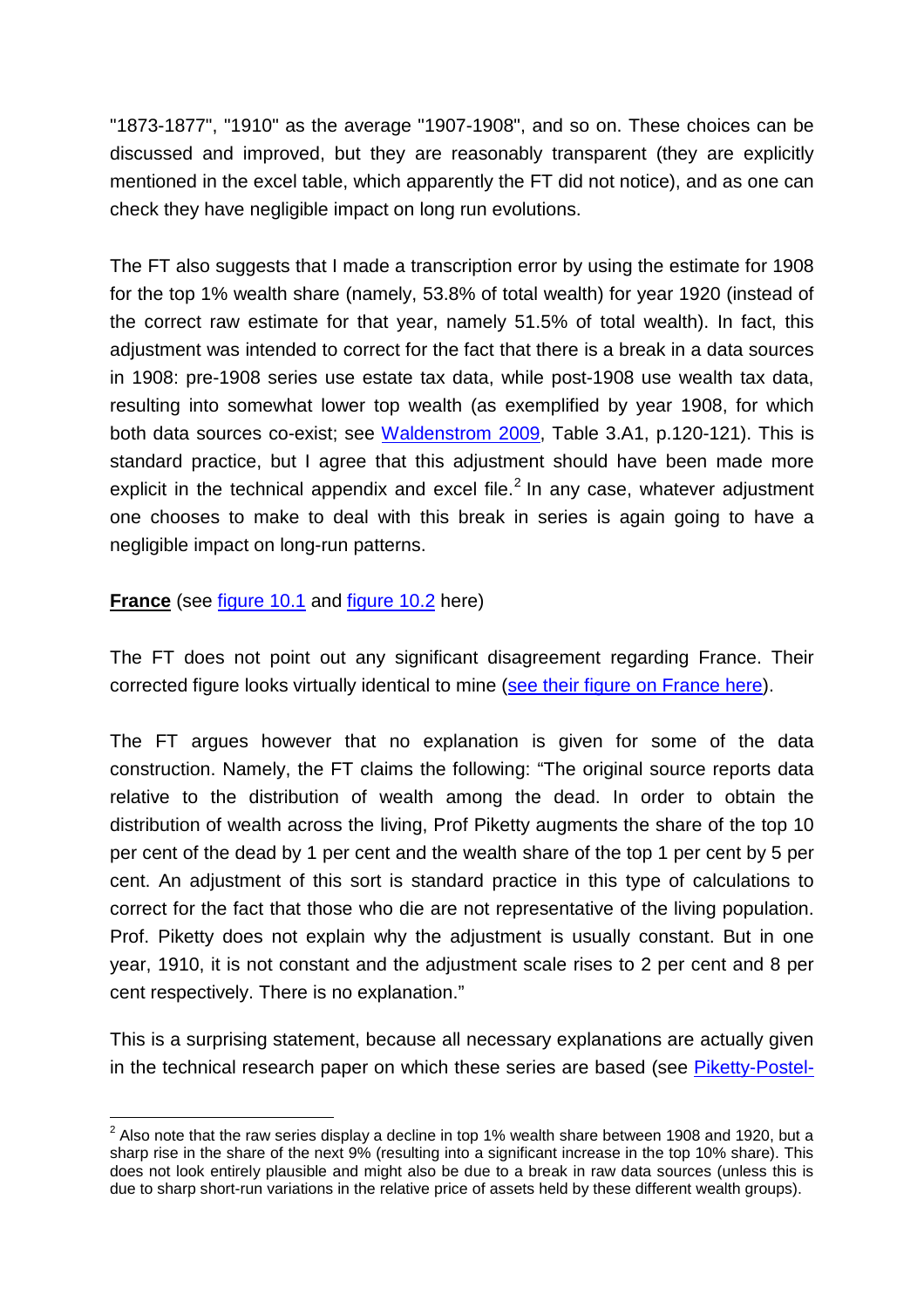Vinay-Rosenthal AER 2006) and in the chapter 10 [excel file](http://piketty.pse.ens.fr/files/capital21c/en/xls/Chapter10TablesFigures.xlsx) (see sheet "TS10.1DetailsFR"). Namely, the PPVR AER 2006 paper includes detailed, year-byyear estimates of how differential mortality affects wealth inequality among the living, and finds that the ratio between top wealth shares among the living and top wealth shares among decedents rises at the end of the  $19<sup>th</sup>$  century and in the early  $20<sup>th</sup>$ century. Intuitively, this is because differential mortality effects seem to become stronger around that time (namely, life expectancy rises quite fast among top wealth holders, but much less so for the rest of the population). One can see this explicitly in table A4 of the working paper version of the PPVR AER 2006 article; this is explicitly reproduced in chapter 10 [excel file](http://piketty.pse.ens.fr/files/capital21c/en/xls/Chapter10TablesFigures.xlsx) (see sheet "TS10.1DetailsFR", table A4 (2), ratios for top 1% shares). More recent research has also confirmed the changing pattern of differential mortality around that time. See in particular the appendix tables to [Piketty-](http://piketty.pse.ens.fr/rentiersociety/PPVR2011WP.pdf)[Postel-Vinay-Rosenthal EEH 2014.](http://piketty.pse.ens.fr/rentiersociety/PPVR2011WP.pdf) Differential mortality is a complex issue, and we do not have perfect answers; but we do our best to address this issue in the most transparent way. In particular, we put on line on this [web site](http://piketty.pse.ens.fr/rentiersociety/) the large micro files that we have collected in French inheritance archives, so that everybody can reproduce our computations and use this data for their own research. We are currently collecting additional micro files in Parisian and provincial archives, and we will put new data files and updated estimates in the future.

What it find somewhat puzzling in this controversy is the following: (i) the FT journalists evidently did not read carefully the technical research papers and excel files that I have put on-line; (ii) whatever adjustment one makes to correct for differential mortality (and I certainly agree that there are uncertainties left regarding this complex and important issue), it should be clear to everyone that this really has a relatively small impact on the long-run trends in wealth inequality. This looks a little bit like criticism for the sake of criticism.

# **United States** (see [figure 10.5\)](http://piketty.pse.ens.fr/files/capital21c/en/pdf/F10.5.pdf)

The FT does point out more substantial disagreements regarding the United States. Their corrected figure actually looks very close to mine regarding the long run evolution, but not for the recent decades, where the FT considers that I overestimate somewhat the rise in wealth inequality [\(see their figure on United States here\)](http://piketty.pse.ens.fr/files/capital21c/en/media/FT23052014c.pdf). The FT also expresses concerns about some of the adjustments that are made for earlier periods, although they have little impact on the overall patterns.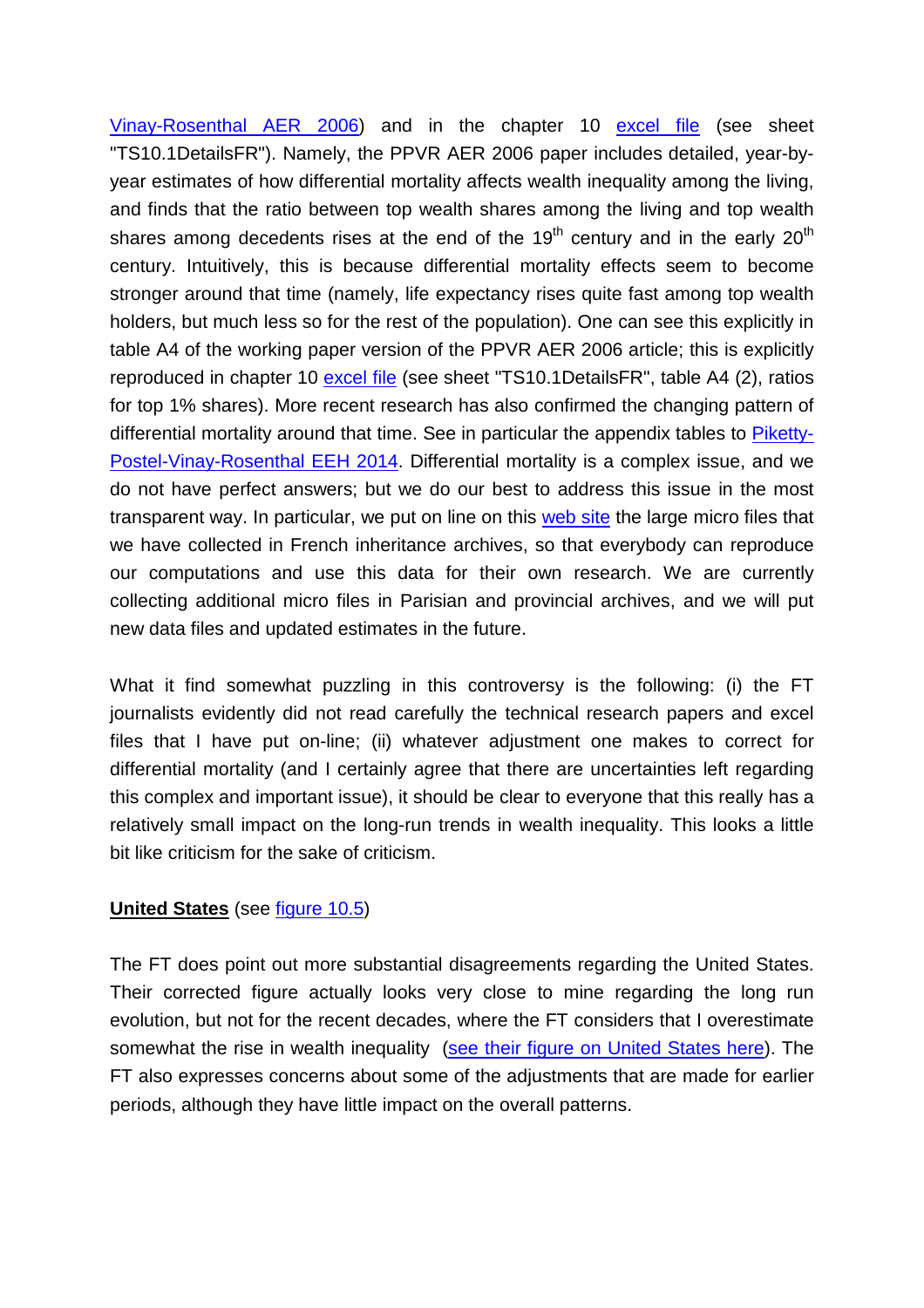As I explain in the book (chapter 10, p.347) and in the technical appendix to chapter 10 [\(available here\)](http://piketty.pse.ens.fr/files/capital21c/en/Piketty2014TechnicalAppendixChap10.pdf), there are very large uncertainties regarding US historical sources on wealth inequality, and I certainly agree that the series that are provided in the book can be improved. I try to combine in the most consistent manner the information coming from estate tax statistics (which unfortunately only cover the top few percents of the distribution, and not the entire population like in France) and the information coming from household wealth surveys (fortunately the SCF is known to be of higher quality than most other wealth surveys). In particular, the estimate for year 1970 tries to combine the estimates available for top 10% and top 1% wealth shares for years 1960 and 1980 and the evolution of very top wealth shares between 1960, 1970 and 1980. This has little impact on the overall long-run pattern, but I agree that this is relatively uncertain, and that this could have been explained more clearly.

I should stress however that the more recent and more reliable estimates that were recently produced by Emmanuel Saez (Berkeley) and Gabriel Zucman (LSE) confirm the pattern that I find. See **Saez-Zucman 2014**. For the recent decades, they actually find a larger rise of top 10% wealth shares and especially top 1% and top 0.1% wealth shares than what I report in my book. So, if anything, my book tends to underestimate the recent rise in US wealth inequality (contrarily to what the FT suggests).

This important work was done after my book was written, so unfortunately I could not use it for my book. Saez and Zucman use much more systematic data than I used in my book, especially for the recent period. Also their series are constructed using a completely different data source and methodology (namely, the capitalization method using capital income flows and income statements by asset class). Now that this work is available, the Saez-Zucman series (which unfortunately the FT article seems to ignore) should be used as reference series for wealth inequality in the United States. In a recent survey chapter that will be published in the Handbook of Income Distribution (HID), we choose to use the Saez-Zucman series (rather than the series reported in my book) in order to describe the long-run evolution of US wealth inequality. See [Piketty-Zucman 2014](http://piketty.pse.ens.fr/files/PikettyZucman2014HID.pdf) (see in particular supplementary figure S3.5, p.91 for a comparison between the two series; as one can see, they look very similar). $3$ 

<span id="page-6-0"></span> $\overline{a}$  $3$  Note that this HID chapter also includes novel series about the evolution of the share of inheritance in total wealth accumulation. These new series use a different methodology and complement those reported in chapter 11 of my book.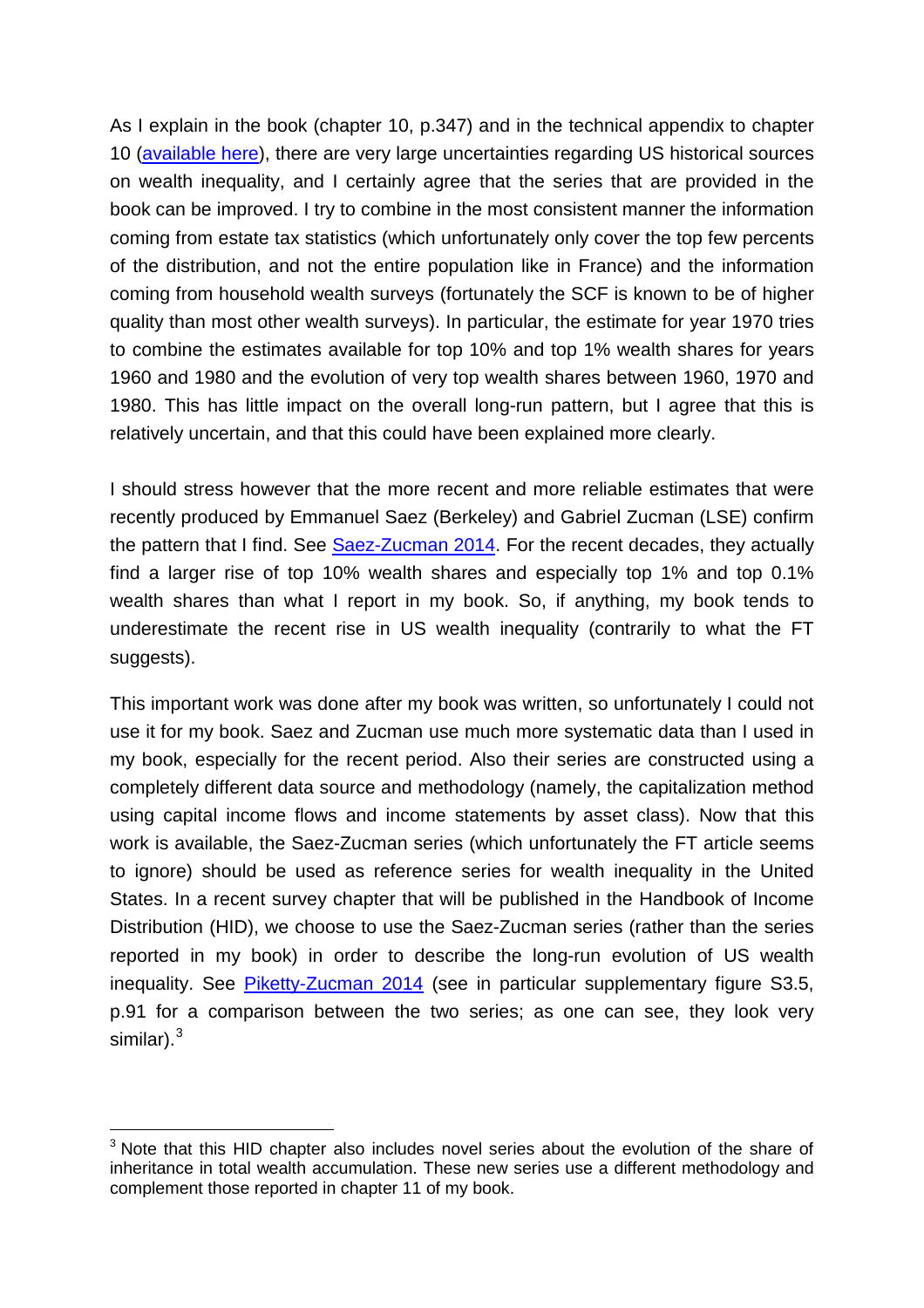### **Britain** (see [figure 10.3\)](http://piketty.pse.ens.fr/files/capital21c/en/pdf/F10.3.pdf)

The FT does point out substantial disagreements regarding the recent evolution in Britain. Their corrected figure actually looks very close to mine regarding the long run evolution, but not for the recent decades, where the FT considers that there was no rise at all in wealth inequality, and possibly a decline, whereas I report a rise (see [their figure on Britain here\)](http://piketty.pse.ens.fr/files/capital21c/en/media/FT23052014c.pdf). The biggest disagreement comes from the latest data point (c.2010): the FT considers that the right estimate for the top 10% wealth share is around 44% of total wealth (this comes from a recent household survey based upon self-reported data, namely the "wealth and assets survey", which I believe underestimates top wealth groups significantly; see below); whereas I report an estimate with a top 10% wealth share around 71% (this comes from more reliable estate tax statistics). This is a very large difference indeed.

Let me make clear that although I think my estimate is more reliable and rests on better methodological choices, I also believe that this large gap reflects major uncertainties and limitations in our collective ability to measure recent evolution of wealth inequality in developed countries, particularly in Britain. As I explain above, I believe this is a major challenge for our statistical and democratic institutions.

The estimates that I report for wealth inequality in Britain rely primarily on the very careful estimates that were established by Atkinson-Harrison 1978 and [Atkinson et al](http://piketty.pse.ens.fr/files/Atkinsonetal1989.pdf)  [1989](http://piketty.pse.ens.fr/files/Atkinsonetal1989.pdf) using estate tax statistics from the 1920s to the 1980s. I updated these series for the 1990-2010 period using official HMRC data that are also based upon estate tax records. I find a rising inequality trend, although a more modest one than for the United States. I think this is the most reasonable estimate one can obtain given available data, but this certainly should be improved in the future.

What is troubling about the FT methodological choices is that they use the estimates based upon estate tax statistics for the older decades (until the 1980s), and then they shift to the survey based estimates for the more recent period. This is problematic because we know that in every country wealth surveys tend to underestimate top wealth shares as compared to estimates based upon administrative fiscal data. Therefore such a methodological choice is bound to bias the results in the direction of declining inequality. For instance, as I note in the technical appendix to chapter 10 [\(available here\)](http://piketty.pse.ens.fr/files/capital21c/en/Piketty2014TechnicalAppendixChap10.pdf), the recent wealth surveys undertaken by INSEE in 2004-2010 in France indicate a top decile share just above 50% of the total wealth, whereas fiscal data (inheritance and wealth tax) suggest a top decile share above 60% of the total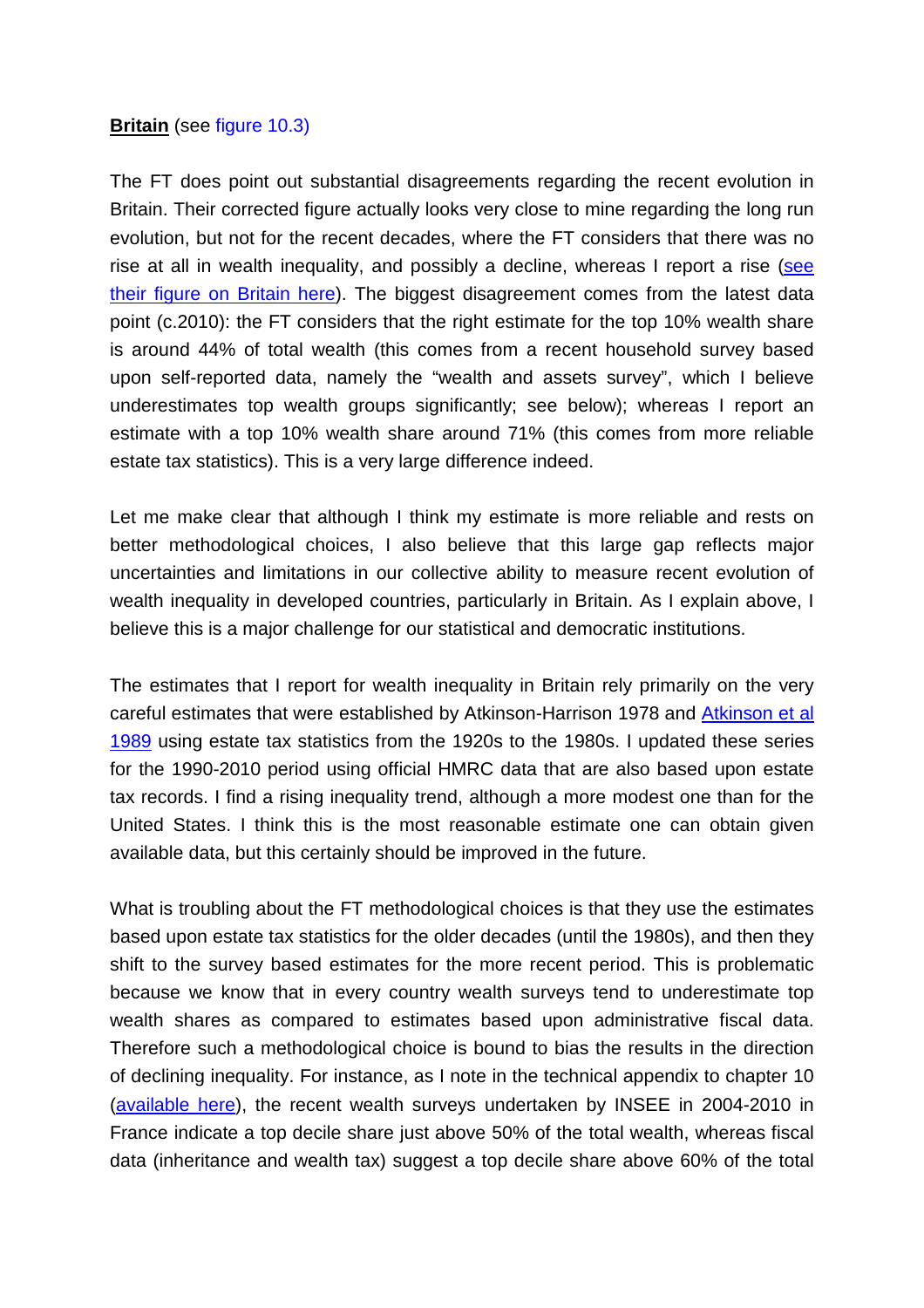wealth. The gap seems particularly large for the case of Britain, which could reflect the fact that the "wealth and assets survey" seems particularly bad at measuring the top part of the wealth distribution of the UK. Indeed, according to the latest report by the Office of national statistics (ONS), the response rate for this survey was only 64% in 2010-2012; this is an improvement as compared to the response rate of 55% that was observed during the 2006-2008 wave of the same survey (see [ONS 2014,](http://www.ons.gov.uk/ons/dcp171776_362830.pdf) Table 7.1); but it is pretty clear that with such a low response rate, it is hard to claim that one can adequately measure wealth inequality, particularly at the top of the distribution. Also note that a 44% wealth share for the top 10% (and a 12.5% wealth share for the top 1%, according to the FT) would mean that Britain is currently one the most egalitarian countries in history in terms of wealth distribution; in particular this would mean that Britain is a lot more equal that Sweden, and in fact a lot more equal than what Sweden as ever been (including in the 1980s). This does not look particularly plausible.

Of course the estate records based estimates also raise significant methodological concerns, and I do not claim that the resulting estimates are perfectly reliable. In particular, they might also underestimate top wealth levels (because top wealth holders sometime escape the estate tax through sophisticated trust funds or offshore assets). But they definitely seem more plausible than the estimates based upon selfreported survey data.

Note also that in recent years more and more scholars and statisticians have started to recognize the limitations of household wealth surveys and to upgrade the top segments of survey based wealth distributions using other sources. For instance, a recent study undertaken at the research department of the ECB attempts to upgrade in a systematic manner the top tail of the wealth surveys undertaken in Eurozone countries by using the Pareto coefficients that one can estimate using Forbes rankings and other lists of very high wealth individuals in each country. The results indicate that this can lead to very large increases (more than 10 percentage points) in top wealth shares (see [Vermeulen 2014\)](http://piketty.pse.ens.fr/files/Vermeulen2014.pdf). In the United States, although the SCF wealth survey is generally regarded as a very high quality wealth survey, there has been some important work trying to upgrade the top tail by using Forbes ranking and estate tax data (see [Johnson-Shreiber 2006](http://piketty.pse.ens.fr/files/JonhsonSchreiber2006.pdf) and [Raub-Johnson-Newcomb 2010\)](http://piketty.pse.ens.fr/files/RaubJohnsonNewcomb2010.pdf). This is definitely something that should be done for the British "wealth and assets survey".